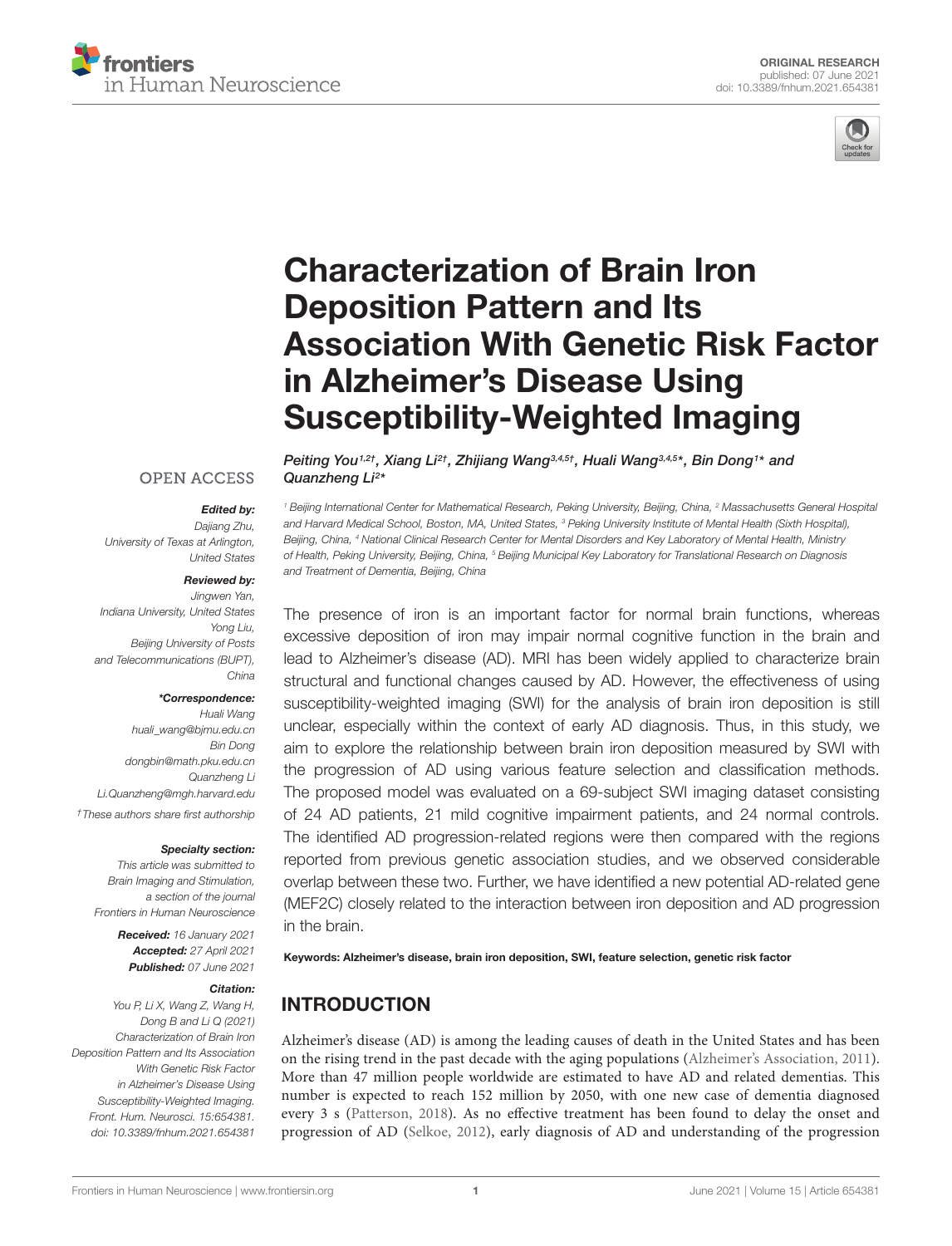from mild cognitive impairment (MCI) to AD is essential for preventative and therapeutic strategies [\(Gauthier et al.,](#page-7-3) [2006\)](#page-7-3).

Progression of AD can lead to structural and functional changes in the brain, which various imaging techniques can capture. Differential brain structural diagnostic markers derived from T1-weighted magnetic resonance imaging (MRI) have been reported for AD [\(Cuingnet et al.,](#page-7-4) [2011\)](#page-7-4), MCI [\(Driscoll](#page-7-5) [et al.,](#page-7-5) [2009\)](#page-7-5), and MCI–AD conversion [\(Davatzikos et al.,](#page-7-6) [2011\)](#page-7-6) based on brain atrophy measurement [\(Jack et al.,](#page-7-7) [2004\)](#page-7-7) and its spatial pattern [\(Davatzikos et al.,](#page-7-8) [2008\)](#page-7-8). Diffusion MRI can measure white matter connectivity and microstructural integrity. It may also be supportive for the diagnosis of AD, based on both change in white matter tracts [\(Douaud et al.,](#page-7-9) [2011\)](#page-7-9) and global/local fractional anisotropy (FA) [\(Medina et al.,](#page-7-10) [2006;](#page-7-10) [Zhang et al.,](#page-8-0) [2007\)](#page-8-0). Functional magnetic resonance imaging (fMRI) has also been explored to characterize cognitive and behavior changes caused by AD progression [\(Li et al.,](#page-7-11) [2019\)](#page-7-11). Previous studies observed that disruption of restingstate functional networks could differentiate MCI/AD with normal controls [\(Rombouts et al.,](#page-7-12) [2005\)](#page-7-12); so does the decreased activation in cognition-related brain regions measured by memory encoding task [\(Machulda et al.,](#page-7-13) [2003\)](#page-7-13). Other functional imaging techniques, such as electroencephalography (EEG) and magnetoencephalography (MEG), have been demonstrated to detect the brain signal spectrum shift [\(Fernández et al.,](#page-7-14) [2006\)](#page-7-14) and coherence [\(Jeong,](#page-7-15) [2004\)](#page-7-15). Previous studies also reported the utility of these techniques in modeling brain network alterations in MCI patients after cognitive training [\(Xu et al.,](#page-8-1) [2020\)](#page-8-1). Besides, PET imaging has been established as a standard approach to investigate pathological features and imaging biomarkers for AD, including neuritic plaques of amyloidβ peptide fibrils [\(Nordberg,](#page-7-16) [2004\)](#page-7-16), hyper-phosphorylated tau neurofibrillary tangles [\(Ossenkoppele et al.,](#page-7-17) [2016\)](#page-7-17), as well as their respective propagation patterns [\(Sepulcre et al.,](#page-8-2) [2018;](#page-8-2) [Guo](#page-7-18) [et al.,](#page-7-18) [2019\)](#page-7-18). Recently, the fusion of multiple imaging modalities for the early diagnosis of MCI and AD has been well studied and demonstrated improved performance over single-modality biomarkers [\(Zhang et al.,](#page-8-3) [2011\)](#page-8-3).

Among all potential imaging biomarkers for AD, one crucial marker is the excessive iron deposition in the brain. In vitro and in vivo studies have observed that excessive iron deposition in the brain might promote neurotoxicity, which causes neuronal injury and has been recognized as a putative factor in AD pathogenesis [\(Stankiewicz et al.,](#page-8-4) [2007\)](#page-8-4). Previous literature on the iron content measured with MR susceptibility-weighted imaging (SWI) [\(Halefoglu and Yousem,](#page-7-19) [2018\)](#page-7-19) has reported significant iron deposition in brain regions related to brain cognitive and memory functions in AD, including substantia nigra, globus pallidum, hippocampus, putamen, and caudate nucleus. It has also been found that iron can induce the production and accumulation of amyloid-β plaques and bind to tau protein to induce tau protein phosphorylation aggregation [\(Liu et al.,](#page-7-20) [2018\)](#page-7-20). A meta-analysis on 1,813 AD patients and 2,401 normal controls concluded that specific brain regions had statistically significantly higher iron concentrations that can be related to AD [\(Tao et al.,](#page-8-5) [2014\)](#page-8-5). Besides, genetic factors have been found to play an essential role in the development of neurodegenerative disease in the context of iron deposition. It has been reported that the circulation of iron in the brain involves a complex interaction between metabolic and genetic processes [\(Rouault,](#page-7-21) [2013\)](#page-7-21). It has been widely reported that genetic mutations can cause excessive iron deposition at the systemic level, posing as risk factors for several diseases such as acute myocardial infarction [\(Roest et al.,](#page-7-22) [1999;](#page-7-22) [Tuomainen et al.,](#page-8-6) [1999\)](#page-8-6). Similar gene mutations have also been reported to be related to neurodegenerative diseases [\(Hagemeier et al.,](#page-7-23) [2012\)](#page-7-23), for example, through the oxidative stress process that ultimately leads to the formation of neurofibrillary tangles senile plaques in AD [\(Crichton et al.,](#page-7-24) [2011\)](#page-7-24).

However, the predictive value of iron deposition to AD progression, especially with the current advancement of machine learning methods, is still unclear and largely understudied. With the aging of the brain, the excessive iron deposition could be related to many factors besides AD, such as increased permeability of the blood–brain barrier, dilation of blood vessels, redistribution of iron, and iron homeostasis changes [\(Ward](#page-8-7) [et al.,](#page-8-7) [2014\)](#page-8-7). In the initial stage of AD patients, increasing iron is always along with β-amyloid peptide gathering, which provides the theoretical basis of MRI-based diagnosis [\(Ward](#page-8-7) [et al.,](#page-8-7) [2014\)](#page-8-7). In addition, while region-specific iron deposition in the normal aging population has been investigated and observed in substantia nigra, putamen, globus pallidum, and caudate nuclei, iron-related pathogenic mechanisms are needed to explain the cause of such selectivity [\(Zecca et al.,](#page-8-8) [2004\)](#page-8-8). The regional heterogeneity and age-related brain iron have been confirmed by MRI [\(Zecca et al.,](#page-8-8) [2004;](#page-8-8) [Ramos et al.,](#page-7-25) [2014\)](#page-7-25).

Susceptibility-weighted imaging plays a vital role in the estimation of iron deposition [\(Sheelakumari et al.,](#page-8-9) [2016\)](#page-8-9). Thus, it could be used to detect abnormal iron deposition related to the progress of AD. Most diagnostic works using SWI imaging technology are currently based on manual or semi-manual measurement of the region of interest (ROI) in MRI images, which relies on previous knowledge and is usually confined to the hippocampus and entorhinal cortex [\(Zhang et al.,](#page-8-10) [2015\)](#page-8-10). In the past decade, with the advancement of machine learning methodologies, various computer-assisted models have been developed for the early diagnosis of AD, including SVM-based classifier [\(Davatzikos et al.,](#page-7-6) [2011\)](#page-7-6), Random Forest [\(Lebedev et al.,](#page-7-26) [2014\)](#page-7-26), and most recently, deep learning methods [\(Ortiz et al.,](#page-7-27) [2016\)](#page-7-27). However, there is little work on using machine learning methods to analyze iron deposition in the brain and facilitate automatic AD/MCI detection by SWI.

Thus, in this work, we used feature selection techniques and classification algorithms to analyze SWI image data acquired from a group of 69 subjects. After image pre-processing, iron deposition characteristics were extracted from SWI images based on different brain atlases. We then investigated the prediction power of different feature selection methods/atlas/classifier combinations. The best set of brain regions selected by the feature selection procedure were analyzed and compared to neuroscientific findings. We also obtained human gene expression data from the public Allen Human Brain Atlas Microarray dataset to investigate the relationship between iron deposition, genetic risk factor, and AD progression. This integrated analysis framework could lead us to answer the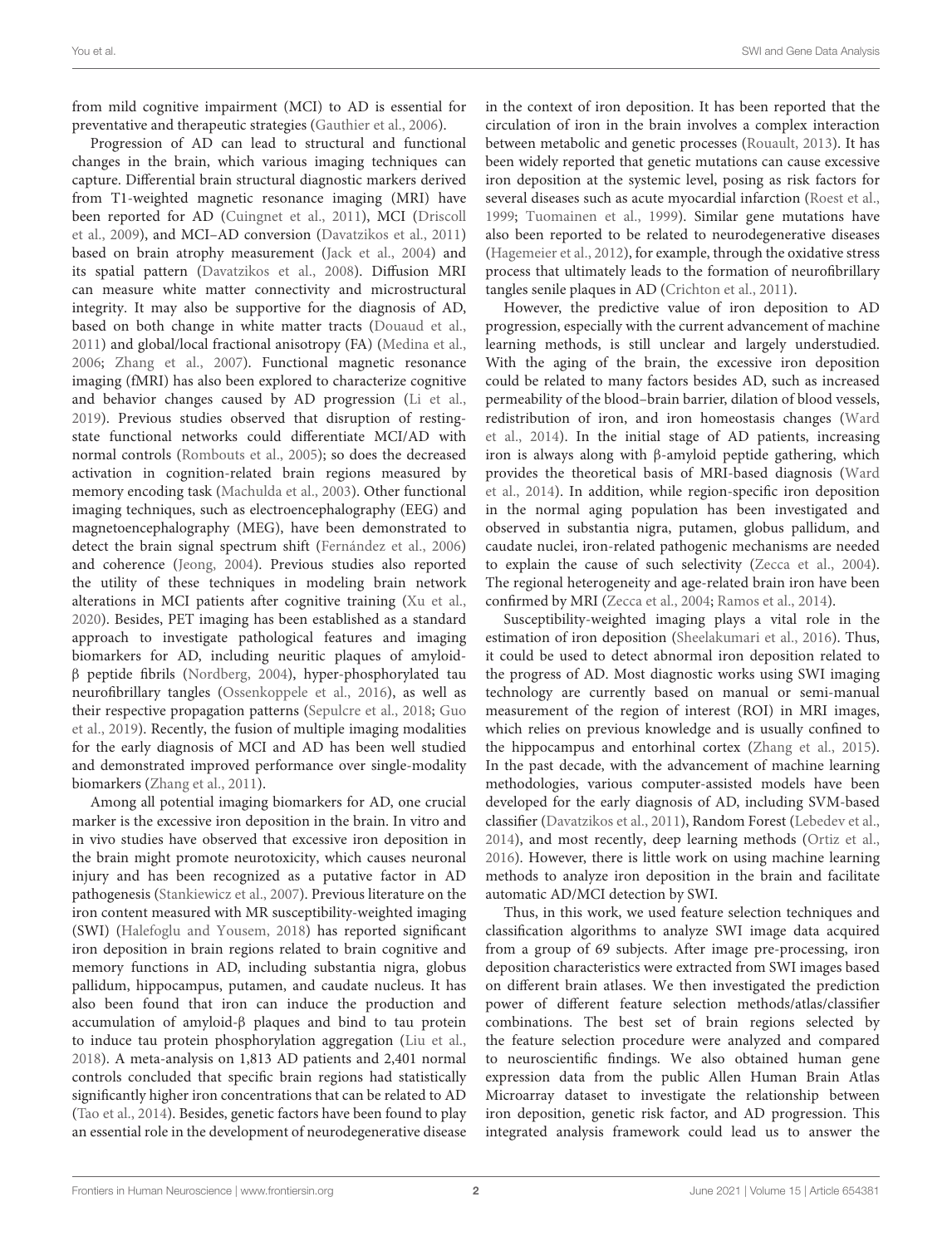questions of (1) whether iron deposition as characterized by SWI images can be used to differentiate the three groups of subjects (healthy control, MCI, and AD), (2) which brain regions are involved in the differentiation, and (3) whether those brain regions have common genetic factors.

The organization of the rest of this paper is as follows: in the Materials and Methods section, we will introduce the SWI imaging dataset, its pre-processing pipeline, as well as the feature selection and classification methods used in this work. The Result section will showcase and discuss the classification performance and discriminative brain regions identified by the feature selection method. The identified brain regions are then combined with gene expression data to analyze their underlying relationship and discover new ADrelated genes.

## MATERIALS AND METHODS

#### Study Population and Image Acquisition

All participants were recruited to establish a registry at the Dementia Care and Research Center, Peking University Institute of Mental Health. The clinical diagnosis of AD was made according to the International Classification of Disease, 10th Revision (ICD-10) [\(World Health Organization,](#page-8-11) [2004\)](#page-8-11) and the criteria for probable AD of the National Institute of Neurological and Communicative Disorders and the Stroke/Alzheimer's Disease and Related Disorders Association (NINCDS-ADRDA) [\(McKhann et al.,](#page-7-28) [1984\)](#page-7-28). The clinical diagnosis of MCI was made according to Petersen's MCI criteria with the MMSE score of no less than 24. All the healthy controls had no history of neurological or psychiatric disorders, and subjective cognitive complaints or objectively abnormal cognitive assessment. Other inclusion criteria were as follows: age  $\geq$  55 years, right-handed, and primary school education ( $\geq$ 6 years). Exclusion criteria were as follows: current or previous neuropsychiatric diseases, such as Parkinson's disease, epilepsy, alcohol or substance abuse/dependence, and head injury with loss of consciousness that could affect cognition or psychiatric behavior. This study was approved by the ethics committee of Peking University Institute of Mental Health (Sixth Hospital), Beijing, China. All participants were fully informed regarding the study protocol and provided written informed consent.

Participants were scanned on a 3-Tesla MR system (Siemens Magnetom Trio, A Tim System, Germany) using a standard 8-channel head coil at Peking University Third Hospital. T1-weighted magnetization-prepared rapidly acquired gradient-echo (MPRAGE) sequence was used to acquire high-resolution 3D MR anatomical images using the following parameters: repetition time (TR)/echo time  $(TE) = 2,530$  ms/3.44 ms; time inversion  $(TI) = 1,100$  ms; slice number = 192; slice thickness = 1.0 mm; gap = 0 mm; matrix = 256  $\times$  256; field of view (FOV) = 256 mm  $\times$  256 mm; flip angle = 7°. SWI images were acquired using the following parameters: repetition time (TR)/echo time (TE) =  $27 \text{ ms}/20 \text{ ms}$ ; flip angle =  $15^{\circ}$ ; slice thickness = 1.5 mm; voxel resolution = 0.8984 mm  $\times$  0.8984 mm  $\times$  1.5 mm. The Institutional Review Board of Peking University Sixth Hospital approved this study.

Similar to our previous genetic data studies on Allen Mouse Brain Atlas (AMBA) dataset [\(Li et al.,](#page-7-29) [2017a,](#page-7-29)[b\)](#page-7-30), in this work, we used the Human Brain Atlas Microarray<sup>[1](#page-2-0)</sup> data [\(Shen et al.,](#page-8-12) [2012\)](#page-8-12) to search the anatomical brain regions associated with a specific gene. The microarray data provided by Human Brain Atlas Microarray includes the expression value (normalized Z-score) on each brain region from each subject (donor), where we would average these Z-scores across different subjects. In case there were multiple probes used to detect the same gene, Z-scores across different probes would also be averaged. After calculating the averaged Z-scores of the target gene, we applied a threshold of 0.3 to determine whether that gene is considered highly expressed in each brain region. Finally, we would obtain a list of "highly expressed" brain regions associated with it for each target gene, which could be further matched to the regions in SWI data.

#### Image Preprocessing

Susceptibility-weighted imaging data were normalized into the MNI space based on transformation parameters derived from aligning T1 images to the MNI standard template using diffeomorphic anatomical registration through the exponentiated lie algebra (DARTEL) method [\(Ashburner,](#page-7-31) [2007\)](#page-7-31) using Statistical Parametric Mapping (SPM1[2](#page-2-1):<sup>2</sup>), then resampled to 1.5-mm isotropic voxels followed by spatially smoothing with a 6 mm full width at half maximum Gaussian kernel. We then applied three types of brain atlas: AAL (anatomical automatic labeling, 116 regions with 90 cerebral cortex and 26 cerebellar cortex regions), Harvard–Oxford (48 regions), and MMP (matrix metalloproteinase, 180 regions) to extract iron deposition information in the corresponding brain regions from SWI images. Specifically, each brain region (defined by one type of atlas) in the registered SWI images were characterized by the collection of voxels:

$$
v_{i,j}, i = 1, \ldots, T, j \in S
$$

where  $T$  is the number of subjects in the dataset (69 in this study), S consists of the R number of regions in the atlas,  $S = 1, \ldots, S_1, S_1 + 1, \ldots, S_2, \ldots, S_R$ .  $S_k$  denotes the number of voxels in the  $k$ -th region. In this way, we can obtain the phase value (i.e., iron content) of the  $i$ -th subject in the  $k$ -th region by

$$
b_{ik}^{mean} = \frac{1}{S_k - S_{k-1}} \sum_{j= S_{k-1}+1}^{S_k} v_{i,j}
$$

The final iron content vector for the  $i$ -th subject in the  $k$ -th region is then

$$
X_{ik} = \frac{-b \times \pi}{4096},
$$

where value in X varies from  $-\pi$  to  $\pi$ , and b varies from −4,096 to 4,095.

<span id="page-2-0"></span><sup>1</sup><https://human.brain-map.org/microarray/search>

<span id="page-2-1"></span><sup>2</sup><http://www.fil.ion.ucl.ac.uk/spm>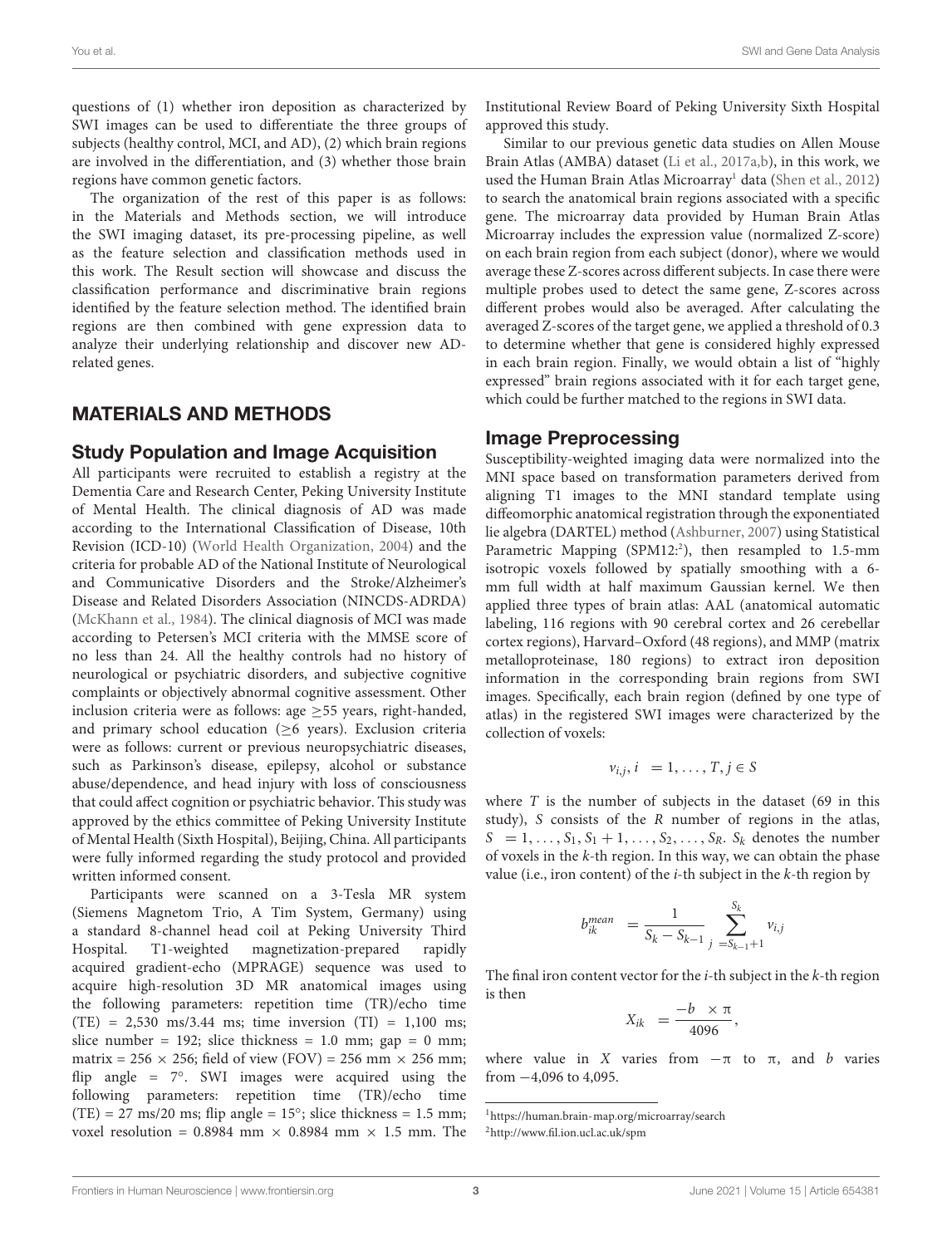#### Feature Selection and Classification

To identify the most discriminative brain regions toward classification of AD, MCI, and NC, we explored the commonly used supervised feature selection methods of Lasso and Adaptive Lasso for the analysis.

(1) Lasso: for dataset  $D = (x_1, y_1), (x_2, y_2), ..., (x_m, y_m)$ , where  $x \in \mathbb{R}^d$ ,  $y \in \mathbb{R}$ , in this work x denotes the iron content vector and y denotes the patient label (AD/MCI/NC), we consider the simple linear regression model with the squared error as a loss function:

$$
\min_{w} \sum_{i=1}^{m} (y_i - w^T x_i)^2
$$

When there are much more features than samples, the above equation is prone to be overfitting. To solve the problem, the regularization term is introduced. With l−1 norm regularization, the Lasso (Least Absolute Shrinkage and Selection Operator) algorithm is

$$
\min_{w} \sum_{i=1}^{m} (y_i - w^T x_i)^2 + \lambda ||w||_1,
$$

with the regularization parameter  $\lambda > 0$ .

(2) Adaptive Lasso: by adding weights to the penalty term in the original Lasso, the Adaptive Lasso can counteract the possible biased estimate in LASSO, with the following loss function:

$$
\min_{w} \sum_{i=1}^{m} (y_i - w^T x_i)^2 + \lambda \sum_{j} \frac{|\beta_j|}{w_j},
$$

where  $w_i = \beta_i (OLS)$ .

Both Lasso and Adaptive Lasso can identify a subset of all regions (termed "regional feature") in a given atlas by the nonzero weights found in regression. Iron content information from the selected regional features were then used to train various classifiers, including AdaBoost, LinearSVC, Randomtree, and XGBoost, to perform a three-class (healthy control/MCI/AD) classification. We set the basic classifier of AdaBoost algorithm to cycle 100 times with a learning rate of 0.1. The depth of Randomtree is four. For the XGBoost algorithm, we used the tree model with maximum depth of five and softmax as activation function.

## RESULTS

Results of this study are organized into two parts: in the first part we will describe the performance of the models we used for classifying AD and MCI patients from healthy controls. More importantly, we will analyze the region-specific feature extracted for making the classification. In the second part, we will connect the identified regions with gene expression data, both for the purpose of investigating the validity of the identified regions and to discover potentially new AD-related gene(s). A sample set of SWI images and the three different brain atlases used in this study are visualized in **[Figure 1](#page-3-0)**.

## Classification Performance and the Regional Features Extracted

By using Lasso and adaptive Lasso to extract discriminative features (i.e., brain regions) on SWI images defined on three different types of brain atlas, we now obtained the AD-predictive regions for each feature selection method (Lasso/adaptive Lasso) and each atlas (AAL, Harvard–Oxford, MMP) combination. To investigate the discriminative power of the obtained AD-predictive regions, we designed a 10-fold cross-validation scheme where the dataset would be randomly divided into training/validation set (62 subjects) and testing set (7 subjects), where regional features based on feature selection



FIGURE 1 | Sample SWI image (A) and three types of brain atlases used: (B) AAL atlas, (C) Harvard–Oxford atlas, (D) MMP atlas.

<span id="page-3-1"></span><span id="page-3-0"></span>TABLE 1 | Classification accuracy of different classifiers (listed in each row) on different atlases (listed in each column), based on the regional feature selected by Lasso or Adaptive Lasso Highest classification accuracies achieved for Lasso and Adaptive Lasso are marked by bold.

| <b>Classifier</b> |            | Lasso   |            | <b>Adaptive Lasso</b> |         |            |  |  |  |  |
|-------------------|------------|---------|------------|-----------------------|---------|------------|--|--|--|--|
|                   | <b>AAL</b> | Harvard | <b>MMP</b> | <b>AAL</b>            | Harvard | <b>MMP</b> |  |  |  |  |
| Adaboost          | 0.3145     | 0.3116  | 0.4304     | 0.3665                | 0.4415  | 0.4126     |  |  |  |  |
| LinearSVC         | 0.7388     | 0.3578  | 0.3939     | 0.7157                | 0.5382  | 0.5497     |  |  |  |  |
| Randomtree        | 0.4141     | 0.3564  | 0.3448     | 0.4747                | 0.4098  | 0.4415     |  |  |  |  |
| <b>XGBoost</b>    | 0.4242     | 0.4227  | 0.404      | 0.4862                | 0.4747  | 0.518      |  |  |  |  |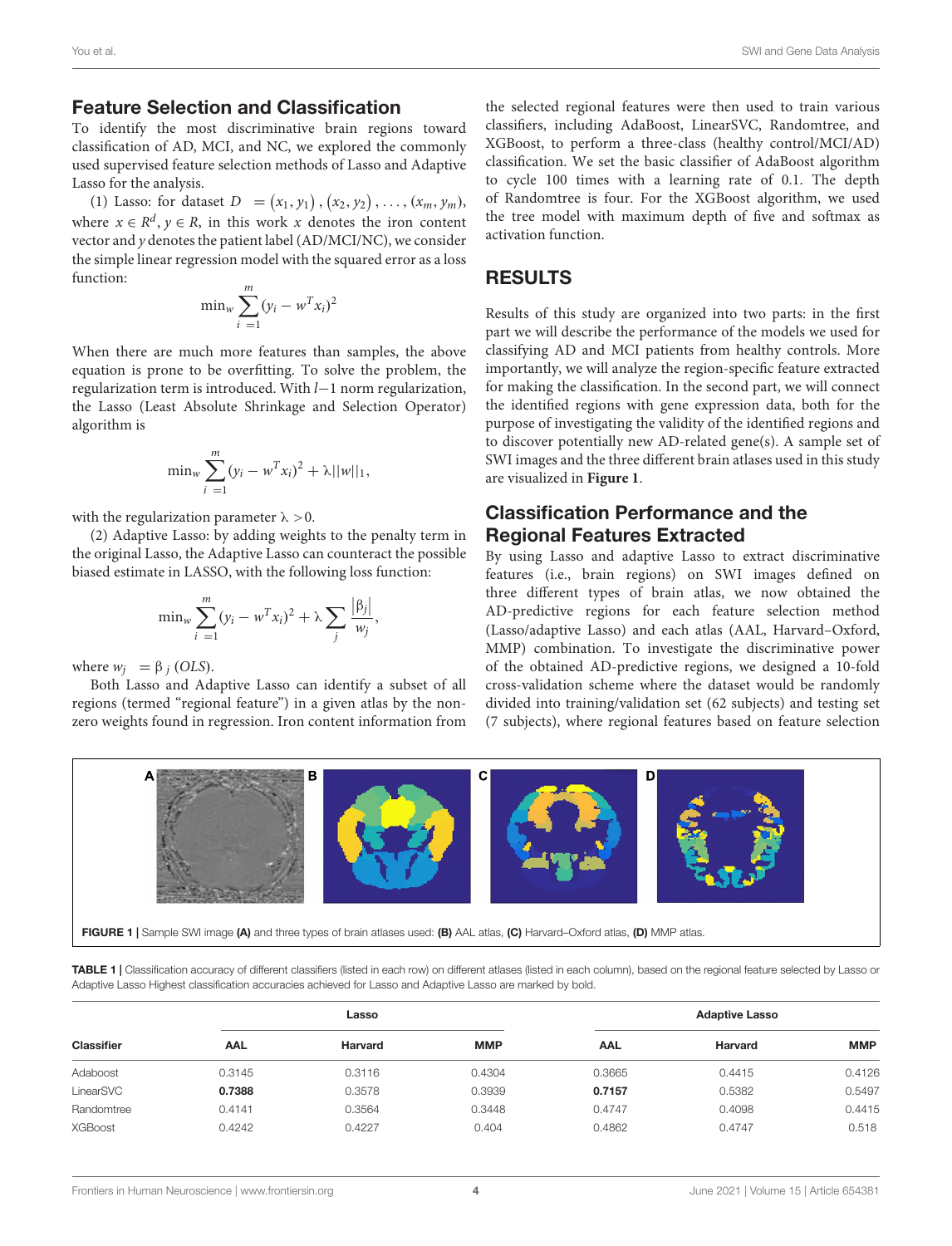

<span id="page-4-0"></span>method/atlas combination will be extracted correspondingly. Different classification methods would be then trained and tested on the extracted features in this cross-validation experiment. The experiment was repeated for 100 times, the average classification performance with regarding to different feature selection method (Lasso/Adaptive Lasso), atlas (AAD/Harvard/MMP), and classifiers (AdaBoost/LinearSVC/Randomtree /XGBoost) are summarized in **[Table 1](#page-3-1)**.

As shown in the performance matrices, the best classification accuracy (0.7388) was obtained by the LinearSVC classifier on AAL atlas, using Lasso for the feature selection. Thus, in later analysis, we will investigate the feature regions and the corresponding neuroscience implications based on Lasso feature selection on AAL atlas. In total, 20 AAL regions that were selected as discriminative features by Lasso are listed and visualized as colored brain surfaces in **[Figure 2B](#page-4-0)**. In addition, a meta-analysis study in [Tao et al.](#page-8-5) [\(2014\)](#page-8-5) have found that eight brain regions are closely related to AD, including frontal lobe (FL), parietal lobe (PL), temporal lobe, amygdala (Amg), putamen, cingulate cortex, globus pallidus (GP), and caudate nucleus, which are listed and visualized in **[Figure 2A](#page-4-0)**.

## Analysis of Gene Expression Distribution on Selected Regional Features

The AD-predictive regions identified by our models were then compared with the brain regions associated with three commonly known AD risk factor genes (APOE, MAPT, and CLU). As reported in our previous study, apolipoprotein E (APOE) genotype has been found to account for the majority of AD risk and pathology [\(Marioni et al.,](#page-7-32) [2017;](#page-7-32) [Sepulcre et al.,](#page-8-2) [2018\)](#page-8-2). Microtubule-associated protein tau (MAPT) gene is related to the encoding of tau protein and can cause potential vulnerability to tau accumulation as found in our work [\(Sepulcre et al.,](#page-8-2) [2018\)](#page-8-2), leading to frontotemporal dementia-spectrum (FTD-s)

disorders [\(Coppola et al.,](#page-7-33) [2012\)](#page-7-33). The clusterin gene (CLU) has been reported to be associated with degraded regional cerebral blood flow [\(Thambisetty et al.,](#page-8-14) [2013\)](#page-8-14) and white matter integrity

<span id="page-4-1"></span>TABLE 2 | List of regions identified by our method as predicative to AD (first column), as well as regions associated with APOE, MAPT, and CLU gene.

| Regions identified by our<br>method                       | <b>Regions</b><br>asscociated<br>with APOE | <b>Regions</b><br>asscociated<br>with MAPT | <b>Regions</b><br>asscociated<br>with CLU |
|-----------------------------------------------------------|--------------------------------------------|--------------------------------------------|-------------------------------------------|
| amygdala!                                                 | amygdala                                   | cingulate gyrus                            | amygdala                                  |
| caudate nucleus.L                                         | dorsal thalamus frontal lobe               |                                            | cingulate gyrus                           |
| hippocampus!                                              | globus pallidus                            | insula                                     | dorsal thalamus                           |
| hippocampus.R                                             | hypothalamus                               | occipital lobe                             | frontal lobe                              |
| inferior frontal gyrus,<br>opercular part.L               | striatum                                   | parahippocampal globus pallidus<br>gyms    |                                           |
| inferior parietal,<br>supramarginal and angular<br>gyri.R | subthalamus                                | parietal lobe                              | insula                                    |
| insula!                                                   | ventral<br>thalamus                        | temporal lobe                              | occipital lobe                            |
| lenticular nucleus, putamen.L                             |                                            |                                            | parietal lobe                             |
| median cingulate and                                      |                                            |                                            | striatum                                  |
| paracingulate gyri.R                                      |                                            |                                            |                                           |
| middle frontal gyrus.L                                    |                                            |                                            | temporal lobe                             |
| middle frontal gyrus.R                                    |                                            |                                            |                                           |
| pallidum!                                                 |                                            |                                            |                                           |
| pallidum.R                                                |                                            |                                            |                                           |
| paracental Lobule!                                        |                                            |                                            |                                           |
| parahippocampal!                                          |                                            |                                            |                                           |
| parahippocampal.R                                         |                                            |                                            |                                           |
| precentral gyms!                                          |                                            |                                            |                                           |
| precuneus!                                                |                                            |                                            |                                           |
| precuneus.R                                               |                                            |                                            |                                           |
| superior parietal gyrus.R                                 |                                            |                                            |                                           |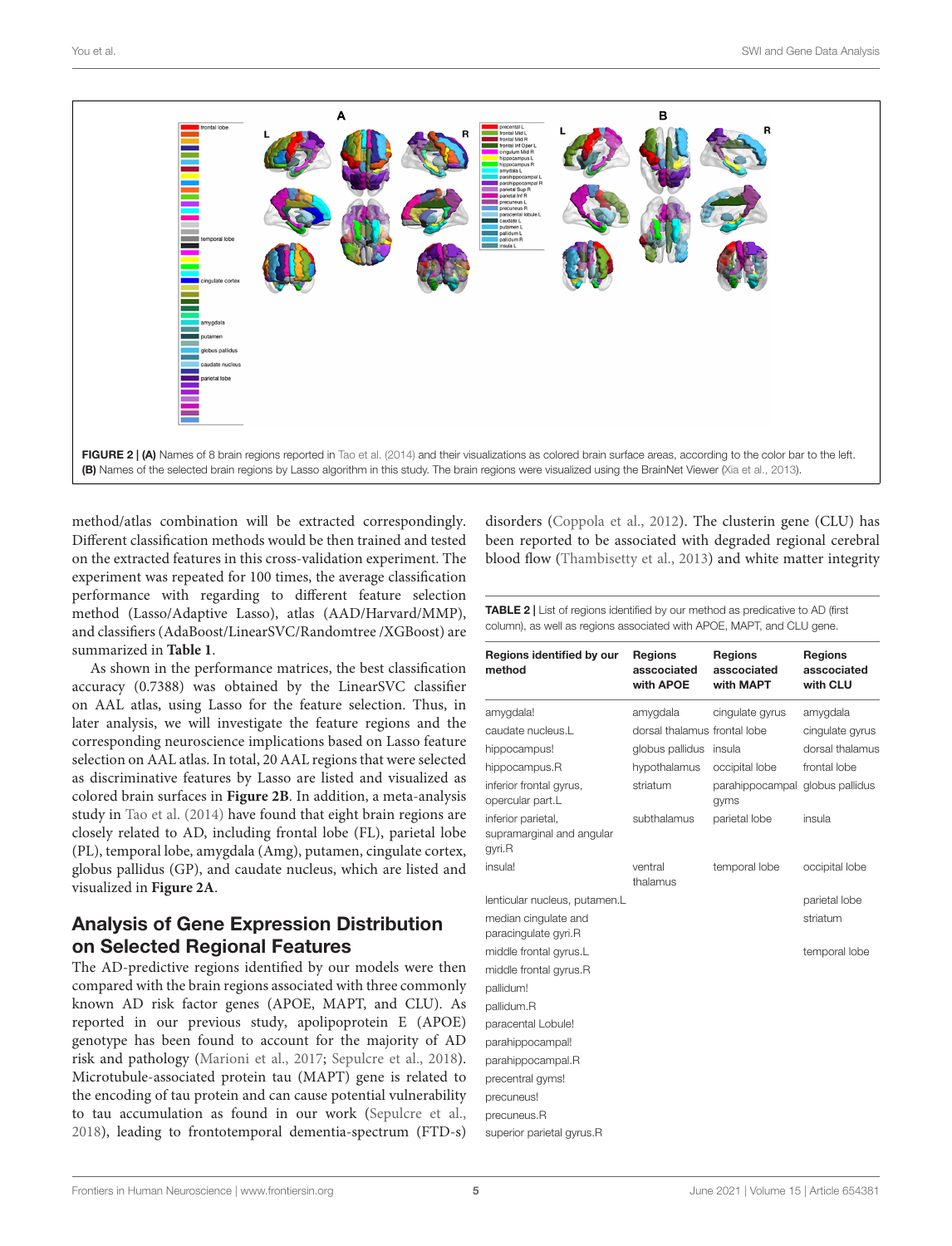| Gene                | <b>Frequency</b> | FL      | Ins                                            | C <sub>q</sub> G | HP      | <b>PHG</b>   | <b>OL</b>                       | <b>PL</b>     | TL             | Amy     | BF           | <b>GP</b>     | Str           | Cla            | ET                   | HT                              | ST       | DT                  | VT            |
|---------------------|------------------|---------|------------------------------------------------|------------------|---------|--------------|---------------------------------|---------------|----------------|---------|--------------|---------------|---------------|----------------|----------------------|---------------------------------|----------|---------------------|---------------|
| <b>MART</b>         | 12.52            | 1.5     | 1.5                                            | 1.3              | 0.29    | 0.14         | 1.2                             | 1.4           | 1.5            | $-0.48$ | 0.18         | $-0.67 -1.3$  |               |                | $0.11 - 2.2$         | $-0.36$                         |          | $-0.45 -0.09 -0.85$ |               |
| APOE                | $-2.86$          | $-0.87$ | $-0.63$                                        | $-0.57$          | $-1.2$  |              | $-0.03 -0.48$                   | $-0.79$       | $-0.58$        | 1       | 1.4          | 2.4           | 1.2           | $-0.48$        | 0.34                 | 0.71                            | 0.38     | -1                  | 0.8           |
| <b>PICALM</b>       | $-11.88$         | $-1$    | $-1.3$                                         | $-0.94$          | $-0.39$ |              | $-0.76 -0.75$                   | $-0.9$        | $-1$           | 0.04    | 0.74         | 0.97          | $-0.33$       | 0.4            | $-0.75$              | $-0.61$                         | $\Omega$ | $-0.06$             | 2             |
| BIN <sub>1</sub>    | $-5.42$          | $-0.55$ | $-0.6$                                         | $-0.39$          | 0.53    |              | $-0.67 -0.42$                   | $-0.51$       | $-0.47$        | $-0.06$ | 0.65         | 0.88          | $-0.55$       | 0.2            | $-2.1$               | $-1.3$                          | 0.45     | 0.32                | 1.4           |
| <b>CLU</b>          | 14.91            | 0.61    | 0.76                                           | 0.73             | 0.76    | 0.48         | 0.51                            | 0.55          | 0.73           | 0.55    | 0.86         | 0.25          | 2.4           |                | $0.13 - 1.2$         | $-0.13$                         | $-0.29$  | 0.02                | $-0.57$       |
| CR <sub>1</sub>     | $-5.62$          | $-0.24$ | $-0.25$                                        | $-0.12$          | $-1.1$  | 0.19         | $-0.68$                         | $-0.04$       | 0.39           | $-0.25$ | $-1.1$       |               | $-0.62 -0.38$ |                | $-0.43 -0.87$        | $-0.96$                         | 0.4      | $-0.55$             | 1.4           |
| ABCA7               | $-15.14$         | $-0.7$  | $-1$                                           | $-0.55$          |         | $-1.6$       | $-0.24$                         | $-0.8$        | $-0.94$        | 0.93    | 1.6          | $-1.5$        | $-1.8$        |                | $0.84 - 0.49 - 0.48$ |                                 | 1.4      | 0.11                | 0.73          |
| SORL1               | $-1.75$          | 0.31    | $-0.38$                                        | $-0.07$          | 0.31    | $-0.6$       | 0.93                            |               | $0.56 - 0.08$  | $-1.6$  | $-1.1$       | 0.79          | $-2.4$        | $-0.12$        | 0.73                 | $-0.95$                         | 0.8      | $-0.31$             | 0.85          |
| PLEKHC1             | $-5.22$          | $-0.97$ |                                                | $-0.84 -0.47$    | $-0.85$ |              | $0.04 -0.94 -0.83 -0.79$        |               |                | 1.6     | 1.1          | 1.8           | 0.26          | 0.79           | $-0.19$              | 0.15                            | 0.48     | 0.34                | 1.2           |
| CD <sub>2</sub> AP  | $-10.16$         | $-1$    | $-1.5$                                         | $-1.3$           | $-0.59$ |              | $-0.67$ $-0.01$ $-0.59$ $-0.83$ |               |                |         | $0.08 - 1.3$ | 0.62          | 0.4           | $-1.1$         | 1.1                  | 0.17                            | $-0.12$  | 0.52                | $-0.1$        |
| CD <sub>33</sub>    | $-11.74$         | $-0.86$ | $-0.85$                                        | $-1.2$           | $-0.76$ | $-0.31 -1.4$ |                                 |               | $-0.95 -0.65$  | 0.54    | $-0.41$      | 0.86          | $-0.79$       | 0.57           | 0.36                 | $-0.49$                         | 1.2      | $-0.32$             | 1.3           |
| <b>APP</b>          | 0.12             |         | $-0.29$ $-0.43$ $-0.12$                        |                  | 0.42    | 0.16         | 0.09                            | $-0.05 -0.2$  |                | 0.7     | 0.01         |               | $0.47 - 0.36$ | $\overline{2}$ | $-1.1$               | $-1.1$                          | $-0.29$  | 0.11                | 1.3           |
| PSEN1               | $-10.81$         |         | $-0.56$ $-0.82$ $-0.56$                        |                  | $-1.1$  |              | $-0.98 -0.75$                   |               | $-0.68 - 0.66$ | $-1$    | 0.66         | 1.1           | $-0.34$       | $-0.59$        | $-0.61$              | $-1.1$                          | 0.41     | $-0$                | 1.3           |
| PSEN <sub>2</sub>   | $-14.85$         |         | $-0.86$ $-0.79$ $-0.77$ $-0.43$ $-0.75$ $-1.3$ |                  |         |              |                                 | $-0.98 -0.85$ |                | $-0.23$ | 0.8          | $-0.5$        | $-0.68$       | 1.8            | $-0.93$              | 0.59                            | 1.5      | 0.83                | 0.77          |
| CASS                | $-3.31$          | $-0.36$ | $-0.28$                                        | $-1.1$           | $-0.88$ |              | $-0.37 -0.64 -0.75$             |               | 0.41           | 0.14    | 1.2          | 1.8           | 0.97          | $-0.77$        | $-1.7$               | 0.89                            | $-0.51$  | 0.83                | 0.77          |
| EPHA1               | $-3.68$          | $-0.21$ | $-0.31$                                        | $-0.29$          | $-0.48$ | 0.05         | $-0.53$                         | 0.29          | 0.03           | $-0.05$ | $-0.6$       | $-0.9$        | $-0.49$       | 0.4            | $-0.72$              | $-0.86$                         | 0.07     | $-0.32$             | 0.78          |
| PTK2B               | 7.19             | 0.58    | 0.35                                           | 0.36             | 2.2     | $-0.21$      | 0.4                             | 0.54          | 0.34           | 1.6     |              | $0.54 - 1.6$  | $-0.51$       |                | $0.73 - 1.8$         | $-1.5$                          | $-0.75$  | 0.89                | 0.73          |
| INPP <sub>5</sub> D | $-10.02$         | $-0.89$ | $-0.82$                                        | $-1.1$           | $-1.2$  | $-1.1$       | 0.43                            | $-0.68$       | $-0.77$        | $-0.43$ | 0.21         | 1.5           | 0.43          | $-0.49$        | 1.7                  | 0.04                            | 1.1      | $-0.12$             | 0.47          |
| MEF <sub>2C</sub>   | 14.59            | 1.3     | 1.4                                            | 1.3              | $-0.21$ | 1.1          | 1.4                             | 1.4           | 1.4            | 0.64    | $-0.35$      | $-0.73$       | $-0.66$       | 1.5            | $-0.81$              | $-0.8$                          | $-0.73$  | $-0.74$             | $-0.4$        |
| CUGBP1              | 11.38            | 0.34    | 0.18                                           | 0.48             | 1.7     | 0.76         | 0.93                            | 0.61          | 0.42           | 1.6     |              | $0.84 - 0.64$ | 0.55          | 1.8            |                      | $-0.52 -0.48 -1.1$              |          |                     | $0.82 - 0.46$ |
| <b>MAAD</b>         | 4.38             |         | $-0.37 -0.41$                                  | 0.27             | 1.6     |              |                                 |               | $0.04 -0.15$   | 2.3     |              | $0.48 - 0.98$ | 0.3           | 2.1            |                      | $-0.96$ $-0.59$ $-0.01$ $-0.72$ |          |                     | 1.3           |

<span id="page-5-0"></span>TABLE 3 | Calculated gene presence frequency (in column "Frequency") from the 21 preselected genes as listed in each row.

Normalized Z-scores of each gene are provided in the corresponding top-level structure (column). A higher value indicates gene located in that structure has higher expression. Three genes with the highest presence frequencies (MAPT, CLU, and MEF2C) are highlighted in bold.

[\(Braskie et al.,](#page-7-34) [2011\)](#page-7-34). Regions that are highly expressed by APOE, MAPT, and CLU were identified from Allen Human Brain Atlas Microarray data based on the thresholding of their normalized Z-Scores as previously introduced. The names of these regions, along with the AD-predictive regions identified in this work, are summarized in **[Table 2](#page-4-1)**.

In addition to these three genes, we preselected a total of 21 genes based on the literature reports on aging, dementia, and MCI/AD progression, and obtained their correspondingly highly expressed regions in the Allen Human Brain Atlas. Based on the premise that the 20 AD-predictive regions as identified in this work from SWI data are associated with AD both at imaging and genetic level, we investigated how frequent each of the 21 genes are expressed in these regions, and used the derived gene presence frequency as a measurement for the association between each gene and AD development. However, the brain region definition used in the Allen Human Brain Atlas (shown as "top-level structure name" in the downloaded expression data) is different from the AAL atlas used in this work, where the top-level structures are usually larger and can cover multiple regions in the AAL atlas. Thus, we firstly identified a total of 18 top-level structures from the microarray data with higher expressions for either of these 21 genes (i.e., the union of highly expressed regions), including structures of FL, cingulate gyrus (CgG), hippocampus formation (HiF), parahippocampal gyrus (PHG), PL, Amg, GP, and striatum (Str). As shown in **[Table 3](#page-5-0)**, each gene (row) has its corresponding normalized Z-score at each top-level structure (column). After that, we mapped these top-level structures with the regions in AAL atlas by comparing their spatial distributions in the MNI space. Based on this many-to-many mapping, we can find

which AAL region(s) are included in each top-level structure. Between the 18 top-level structures and the 20 AD-predictive regions, we obtained the following  $18 \times 1$  weight vector [4, 1, 1, 2, 2, 0, 2, 0, 5, 0, 1, 0, 2, 2, 0, 0, 0, 0, 0, 0]. Each value in the vector indicates how many of the 20 AD-predictive region(s) are presented in that top-level structure, for example, the first value of four indicates that the top-level structure of FL includes four AD-predictive regions. Finally, we can calculate the presence frequency for each gene by multiplying the normalized Z-score in each top-level structure with the corresponding weight value and adding them together, as listed in the "Frequency" column in **[Table 3](#page-5-0)**. Higher value of presence frequency indicates that the target gene in overall is more frequently expressed in regions that are predictive to AD, thus could be potentially more associated with AD.

## DISCUSSION AND CONCLUSION

In this study of analyzing the association between the development AD and iron deposition as characterized by SWI images, we used Lasso family algorithms for supervised dimensionality reduction to identify important regions that are discriminative to AD to overcome the challenge of small sample size and large feature number. We then applied different classification methods to investigate the diagnostic capability of SWI towards MCI and AD. Ten-fold cross-validation experiment results show that >70% accuracy can be achieved for this three-class classification task. Further investigation into the identified AD-related regions revealed that they are consistent with previous literature reports. The regions identified in this work cover all the eight regions previously reported.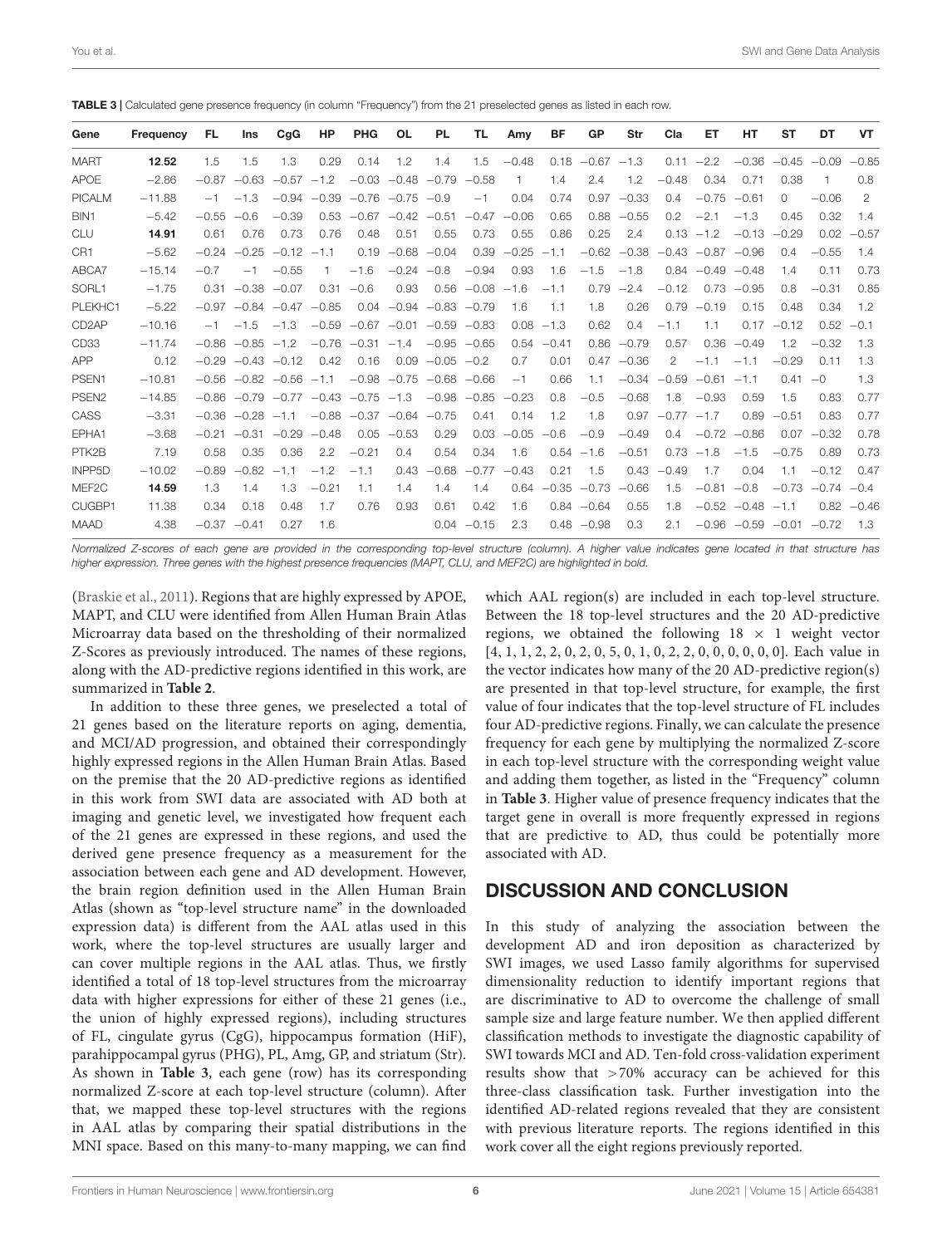We then co-analyzed the SWI-derived imaging features with the genetic data provided by Allen's brain atlas. We found that the regions identified by the feature selection method are identical with the regions rich in gene expression associated with protein precipitation and the blood–brain barrier, as measured by the microarray data [\(Shen et al.,](#page-8-12) [2012\)](#page-8-12). Specifically, our study has found that:

- (1) AD-predicative regions identified in this work cover most of the APOE-associated regions except for the dorsal thalamus and striatum. Iron is involved in the formation of astrocytes that might affect the permeability of the blood–brain barrier. It has been reported that AD patients have a breakdown of the blood–brain barrier before dementia, neurodegenerative diseases, and brain atrophy. APOE gene has been found to be the strongest AD risk gene involved in the damage of the blood–brain barrier [\(Montagne et al.,](#page-7-35) [2015\)](#page-7-35). On the other hand, the UCLA team [\(Raven et al.,](#page-7-36) [2013\)](#page-7-36) used FDRI to detect cerebral iron and studied the difference of iron content in the hippocampus and thalamus regions. As detected in our study, the iron levels increase at the hippocampus, not the thalamus, might be linked to an injury to the hippocampus.
- (2) Our identified regions also include CLU/MAPT-associated regions except for the striatum, as well as the occipital lobe, which is commonly known as non-specific to AD. In the initial lesion regions of AD patients, increased iron concentration was associated with the accumulation of Aβ (amyloid β) and tau protein. Our previous study in [Sepulcre et al.](#page-8-2) [\(2018\)](#page-8-2) shows that CLU and MAPT genes are responsible for the high expression of Aβ and tau protein, respectively. Studies have shown that iron deposition was detected in microglia and astrocytes in the amygdala, and ferritin concentrations increase with age [\(Zecca et al.,](#page-8-8) [2004\)](#page-8-8). A study of 143 healthy individuals shows that iron deposition in the caudate nucleus increases with age, peaking at age 60 [\(Wang](#page-8-15) [et al.,](#page-8-15) [2012\)](#page-8-15). Other literature reported similar iron increases with age in the putamen, globus pallidus, and caudate nucleus [\(Ward et al.,](#page-8-7) [2014\)](#page-8-7). Further studies on iron deposition in AD, MCI, and NC also revealed significant differences in the caudate nucleus and putamen [\(Wang et al.,](#page-8-16) [2013\)](#page-8-16).
- (3) From the gene expression frequency analysis, our study observed that the top three genes presented in the identified AD-predictive regions are CLU, MEF2C, and MAPT. Besides the two previously reported AD-related genes (CLU/MAPT), the MEF2C gene plays a key role in the development of multiple types of tissues. It is currently known to be related to epilepsy, autism, and mental retardation [\(Rashid et al.,](#page-7-37) [2014\)](#page-7-37). However, its role in the adult brain is largely understudied. Recent evidence suggests that the MEF2C gene regulates memory forming structures [\(Cole et al.,](#page-7-38) [2012\)](#page-7-38), which implies its potential role in the memory degradation of AD patients.

There are several limitations of the current study, both on the method design and the data used. Specifically, the current feature selection and classification scheme are relatively simple due to the limited sample size. With a larger dataset, we can try more advanced data analytics methods such as deep learning to better map imaging features and disease development. We also recognized that the regional features identified in the current study are limited because the AAL atlas is relatively coarse for the detailed spatial analysis. In later studies, we will try more fine-grained parcellation of the brain or performing voxellevel analysis.

Our conclusions on the effectiveness of using SWI for AD diagnosis need to be validated by external datasets. Nevertheless, in this study, we have only collected susceptibility-weighted images as one single dataset. We have implemented the complete feature selection and classification pipeline into an integrated framework. We will publish the code onto a public repository so that external researchers can use the same regional features to test their prediction power and compare the classification performance. The possible role of the MEF2C gene also needs to be validated, both by testing the consistency of its expression in the MCI/AD population on another dataset other than the Allen brain atlas and by exploring the biological pathway of the MEF2C's expression using bioinformatics tools.

## DATA AVAILABILITY STATEMENT

The raw data supporting the conclusions of this article will be made available by the authors, without undue reservation.

# ETHICS STATEMENT

The studies involving human participants were reviewed and approved by Institutional Review Board of Peking University Sixth Hospital. The patients/participants provided their written informed consent to participate in this study.

# AUTHOR CONTRIBUTIONS

PY was responsible for the model implementation, experiment, and manuscript writing. XL was responsible for the experiment design, image processing, and manuscript writing. ZW was responsible for the data curation and image processing of this work. HW, BD, and QL were responsible for the funding acquisition, project administration, and supervision of this work. All authors contributed to the article and approved the submitted version.

# FUNDING

BD is supported in part by National Natural Science Foundation of China (NSFC) grant no. 12090022, Beijing Natural Science Foundation (No. 180001), and Beijing Academy of Artificial Intelligence (BAAI).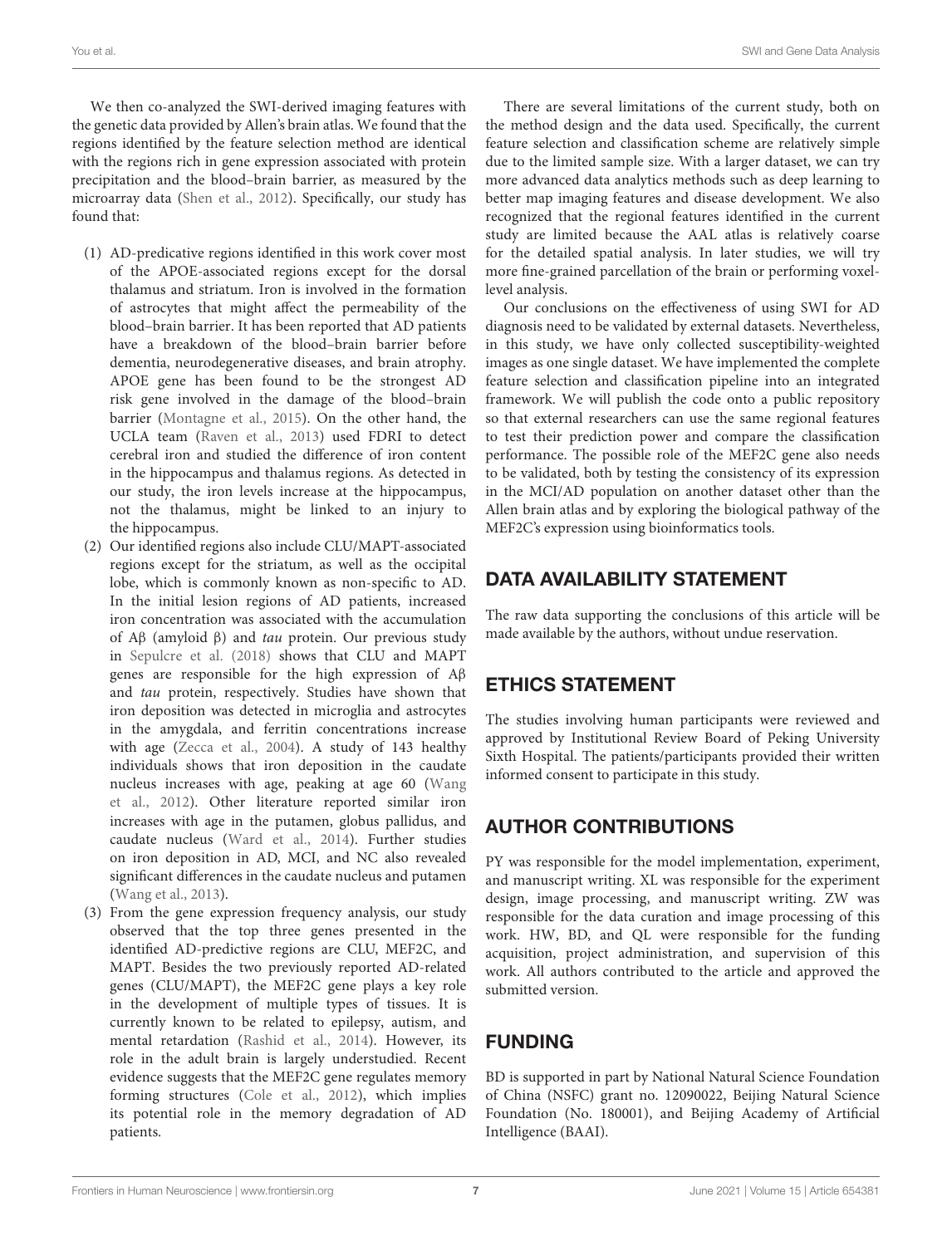## **REFERENCES**

- <span id="page-7-0"></span>Alzheimer's Association. (2011). 2011 Alzheimer's disease facts and figures. Alzheimers Dement. 7, 208–244. [doi: 10.1016/j.jalz.2011.02.004](https://doi.org/10.1016/j.jalz.2011.02.004)
- <span id="page-7-31"></span>Ashburner, J. (2007). A fast diffeomorphic image registration algorithm. NeuroImage 38, 95–113. [doi: 10.1016/j.neuroimage.2007.07.007](https://doi.org/10.1016/j.neuroimage.2007.07.007)
- <span id="page-7-34"></span>Braskie, M. N., Jahanshad, N., Stein, J. L., Barysheva, M., McMahon, K. L., de Zubicaray, G. I., et al. (2011). Common Alzheimer's disease risk variant within the CLU gene affects white matter microstructure in young adults. J. Neurosc. 31:6764. [doi: 10.1523/jneurosci.5794-10.2011](https://doi.org/10.1523/jneurosci.5794-10.2011)
- <span id="page-7-38"></span>Cole, C. J., Mercaldo, V., Restivo, L., Yiu, A. P., Sekeres, M. J., Han, J. H., et al. (2012). MEF2 negatively regulates learning-induced structural plasticity and memory formation. Nat. Neurosci. 15, 1255–1264. [doi: 10.1038/nn.3189](https://doi.org/10.1038/nn.3189)
- <span id="page-7-33"></span>Coppola, G., Chinnathambi, S., Lee, J. J., Dombroski, B. A., Baker, M. C., Soto-Ortolaza, A. I., et al. (2012). Evidence for a role of the rare p.A152T variant in MAPT in increasing the risk for FTD-spectrum and Alzheimer's diseases. Hum. Mol. Genet. 21, 3500–3512.
- <span id="page-7-24"></span>Crichton, R. R., Dexter, D. T., and Ward, R. J. (2011). Brain iron metabolism and its perturbation in neurological diseases. J. Neural Transm. 118, 301–314. [doi: 10.1007/s00702-010-0470-z](https://doi.org/10.1007/s00702-010-0470-z)
- <span id="page-7-4"></span>Cuingnet, R., Gerardin, E., Tessieras, J., Auzias, G., Lehéricy, S., Habert, M.- O., et al. (2011). Automatic classification of patients with Alzheimer,s disease from structural MRI: a comparison of ten methods using the ADNI database. NeuroImage 56, 766–781. [doi: 10.1016/j.neuroimage.2010.06.013](https://doi.org/10.1016/j.neuroimage.2010.06.013)
- <span id="page-7-6"></span>Davatzikos, C., Bhatt, P., Shaw, L. M., Batmanghelich, K. N., and Trojanowski, J. Q. (2011). Prediction of MCI to AD conversion, via MRI, CSF biomarkers, and pattern classification. Neurobiol. Aging 32, 2322.e19–27. [doi: 10.1016/j.](https://doi.org/10.1016/j.neurobiolaging.2010.05.023) [neurobiolaging.2010.05.023](https://doi.org/10.1016/j.neurobiolaging.2010.05.023)
- <span id="page-7-8"></span>Davatzikos, C., Fan, Y., Wu, X., Shen, D., and Resnick, S. M. (2008). Detection of prodromal Alzheimer's disease via pattern classification of magnetic resonance imaging. Neurobiol. Aging 29, 514–523. [doi: 10.1016/j.neurobiolaging.2006.](https://doi.org/10.1016/j.neurobiolaging.2006.11.010) [11.010](https://doi.org/10.1016/j.neurobiolaging.2006.11.010)
- <span id="page-7-9"></span>Douaud, G., Jbabdi, S., Behrens, T. E. J., Menke, R. A., Gass, A., Monsch, A. U., et al. (2011). DTI measures in crossing-fibre areas: increased diffusion anisotropy reveals early white matter alteration in MCI and mild Alzheimer's disease. NeuroImage 55, 880–890. [doi: 10.1016/j.neuroimage.2010.](https://doi.org/10.1016/j.neuroimage.2010.12.008) [12.008](https://doi.org/10.1016/j.neuroimage.2010.12.008)
- <span id="page-7-5"></span>Driscoll, I., Davatzikos, C., An, Y., Wu, X., Shen, D., Kraut, M., et al. (2009). Longitudinal pattern of regional brain volume change differentiates normal aging from MCI. Neurology 72, 1906–1913. [doi: 10.1212/wnl.](https://doi.org/10.1212/wnl.0b013e3181a82634) [0b013e3181a82634](https://doi.org/10.1212/wnl.0b013e3181a82634)
- <span id="page-7-14"></span>Fernández, A., Hornero, R., Mayo, A., Poza, J., Gil-Gregorio, P., and Ortiz, T. (2006). MEG spectral profile in Alzheimer's disease and mild cognitive impairment. Clin. Neurophysiol. 117, 306–314. [doi: 10.1016/j.clinph.2005.](https://doi.org/10.1016/j.clinph.2005.10.017) [10.017](https://doi.org/10.1016/j.clinph.2005.10.017)
- <span id="page-7-3"></span>Gauthier, S., Reisberg, B., Zaudig, M., Petersen, R. C., Ritchie, K., Broich, K., et al. (2006). Mild cognitive impairment. Lancet 367, 1262–1270.
- <span id="page-7-18"></span>Guo, J., Qiu, W., Li, X., Zhao, X., Guo, N., and Li, Q. (2019). "Predicting Alzheimer's disease by hierarchical graph convolution from positron emission tomography imaging," in Proceedings of the 2019 IEEE International Conference on Big Data (Big Data) (Los Angeles, CA), 5359–5363.
- <span id="page-7-23"></span>Hagemeier, J., Geurts, J. J. G., and Zivadinov, R. (2012). Brain iron accumulation in aging and neurodegenerative disorders. Expert Rev. Neurother. 12, 1467–1480. [doi: 10.1586/ern.12.128](https://doi.org/10.1586/ern.12.128)
- <span id="page-7-19"></span>Halefoglu, A. M., and Yousem, D. M. (2018). Susceptibility weighted imaging: clinical applications and future directions. World J. Radiol. 10, 30–45. [doi:](https://doi.org/10.4329/wjr.v10.i4.30) [10.4329/wjr.v10.i4.30](https://doi.org/10.4329/wjr.v10.i4.30)
- <span id="page-7-7"></span>Jack, C. R., Shiung, M. M., Gunter, J. L., O'Brien, P. C., Weigand, S. D., Knopman, D. S., et al. (2004). Comparison of different MRI brain atrophy rate measures with clinical disease progression in AD. Neurology 62, 591–600. [doi: 10.1212/](https://doi.org/10.1212/01.wnl.0000110315.26026.ef) [01.wnl.0000110315.26026.ef](https://doi.org/10.1212/01.wnl.0000110315.26026.ef)
- <span id="page-7-15"></span>Jeong, J. (2004). EEG dynamics in patients with Alzheimer's disease. Clin. Neurophysiol. 115, 1490–1505.
- <span id="page-7-26"></span>Lebedev, A. V., Westman, E., Van Westen, G. J. P., Kramberger, M. G., Lundervold, A., Aarsland, D., et al. (2014). Random Forest ensembles for detection and prediction of Alzheimer's disease with a good between-cohort robustness. NeuroImage 6, 115–125. [doi: 10.1016/j.nicl.2014.08.023](https://doi.org/10.1016/j.nicl.2014.08.023)
- <span id="page-7-11"></span>Li, X., Guo, N., and Li, Q. (2019). Functional neuroimaging in the new era of big data. Genomics Proteom. Bioinform. 17, 393–401. [doi: 10.1016/j.gpb.2018.](https://doi.org/10.1016/j.gpb.2018.11.005) [11.005](https://doi.org/10.1016/j.gpb.2018.11.005)
- <span id="page-7-29"></span>Li, Y., Chen, H., Jiang, X., Li, X., Lv, J., Li, M., et al. (2017a). Transcriptome architecture of adult mouse brain revealed by sparse coding of genome-wide in situ hybridization images. Neuroinformatics 15, 285–295. [doi: 10.1007/](https://doi.org/10.1007/s12021-017-9333-1) [s12021-017-9333-1](https://doi.org/10.1007/s12021-017-9333-1)
- <span id="page-7-30"></span>Li, Y., Chen, H., Jiang, X., Li, X., Lv, J., Peng, H., et al. (2017b). Discover mouse gene coexpression landscapes using dictionary learning and sparse coding. Brain Struct. Funct. 222, 4253–4270. [doi: 10.1007/s00429-017-1460-9](https://doi.org/10.1007/s00429-017-1460-9)
- <span id="page-7-20"></span>Liu, J.-L., Fan, Y.-G., Yang, Z.-S., Wang, Z.-Y., and Guo, C. (2018). Iron and Alzheimer's disease: from pathogenesis to therapeutic implications. Front. Neurosci. 12:632. [doi: 10.3389/fnins.2018.00632](https://doi.org/10.3389/fnins.2018.00632)
- <span id="page-7-13"></span>Machulda, M. M., Ward, H. A., Borowski, B., Gunter, J. L., Cha, R. H., O'Brien, P. C., et al. (2003). Comparison of memory fMRI response among normal, MCI, and Alzheimer's patients. Neurology 61, 500–506. [doi: 10.1212/01.wnl.](https://doi.org/10.1212/01.wnl.0000079052.01016.78) [0000079052.01016.78](https://doi.org/10.1212/01.wnl.0000079052.01016.78)
- <span id="page-7-32"></span>Marioni, R. E., Campbell, A., Hagenaars, S. P., Nagy, R., Amador, C., Hayward, C., et al. (2017). Genetic stratification to identify risk groups for Alzheimer's disease. J. Alzheimers Dis. 57, 275–283. [doi: 10.3233/jad-161070](https://doi.org/10.3233/jad-161070)
- <span id="page-7-28"></span>McKhann, G., Drachman, D., Folstein, M., Katzman, R., Price, D., and Stadlan, E. M. (1984). Clinical diagnosis of Alzheimer's disease: report of the NINCDS-ADRDA Work Group under the auspices of department of health and human services task force on Alzheimer's disease. Neurology 34, 939–944. [doi: 10.1212/](https://doi.org/10.1212/wnl.34.7.939) [wnl.34.7.939](https://doi.org/10.1212/wnl.34.7.939)
- <span id="page-7-10"></span>Medina, D., deToledo-Morrell, L., Urresta, F., Gabrieli, J. D. E., Moseley, M., Fleischman, D., et al. (2006). White matter changes in mild cognitive impairment and AD: a diffusion tensor imaging study. Neurobiol. Aging 27, 663–672. [doi: 10.1016/j.neurobiolaging.2005.03.026](https://doi.org/10.1016/j.neurobiolaging.2005.03.026)
- <span id="page-7-35"></span>Montagne, A., Barnes, S. R., Sweeney, M. D., Halliday, M. R., Sagare, A. P., Zhao, Z., et al. (2015). Blood-brain barrier breakdown in the aging human hippocampus. Neuron 85, 296–302. [doi: 10.1016/j.neuron.2014.12.032](https://doi.org/10.1016/j.neuron.2014.12.032)
- <span id="page-7-16"></span>Nordberg, A. (2004). PET imaging of amyloid in Alzheimer's disease. Lancet Neurol. 3, 519–527.
- <span id="page-7-27"></span>Ortiz, A., Munilla, J., Górriz, J. M., and Ramírez, J. (2016). Ensembles of deep learning architectures for the early diagnosis of the Alzheimer's disease. Int. J. Neural Syst. 26, 1650025. [doi: 10.1142/s0129065716500258](https://doi.org/10.1142/s0129065716500258)
- <span id="page-7-17"></span>Ossenkoppele, R., Schonhaut, D. R., Schöll, M., Lockhart, S. N., Ayakta, N., Baker, S. L., et al. (2016). Tau PET patterns mirror clinical and neuroanatomical variability in Alzheimer's disease. Brain 139, 1551–1567. [doi: 10.1093/brain/](https://doi.org/10.1093/brain/aww027) [aww027](https://doi.org/10.1093/brain/aww027)
- <span id="page-7-1"></span>Patterson, C. (2018). World Alzheimer Report 2018: The State of the art of Dementia Research: New Frontiers. London: Alzheimer's Disease International (ADI), 32–36.
- <span id="page-7-25"></span>Ramos, P., Santos, A., Pinto, N. R., Mendes, R., Magalhães, T., and Almeida, A. (2014). Iron levels in the human brain: a post-mortem study of anatomical region differences and age-related changes. J. Trace Elem. Med. Biol. 28, 13–17. [doi: 10.1016/j.jtemb.2013.08.001](https://doi.org/10.1016/j.jtemb.2013.08.001)
- <span id="page-7-37"></span>Rashid, A. J., Cole, C. J., and Josselyn, S. A. (2014). Emerging roles for MEF2 transcription factors in memory. Genes Brain Behav. 13, 118–125. [doi: 10.1111/](https://doi.org/10.1111/gbb.12058) [gbb.12058](https://doi.org/10.1111/gbb.12058)
- <span id="page-7-36"></span>Raven, E. P., Lu, P. H., Tishler, T. A., Heydari, P., and Bartzokis, G. (2013). Increased iron levels and decreased tissue integrity in hippocampus of Alzheimer's disease detected in vivo with magnetic resonance imaging. J. Alzheimers Dis. 37, 127–136. [doi: 10.3233/jad-130209](https://doi.org/10.3233/jad-130209)
- <span id="page-7-22"></span>Roest, M., van der Schouw, Y. T., de Valk, B., Marx, J. J., Tempelman, M. J., de Groot, P. G., et al. (1999). Heterozygosity for a hereditary hemochromatosis gene is associated with cardiovascular death in women. Circulation 100, 1268– 1273.
- <span id="page-7-12"></span>Rombouts, S. A. R. B., Barkhof, F., Goekoop, R., Stam, C. J., and Scheltens, P. (2005). Altered resting state networks in mild cognitive impairment and mild Alzheimer's disease: an fMRI study. Hum. Brain Mapp. 26, 231–239. [doi:](https://doi.org/10.1002/hbm.20160) [10.1002/hbm.20160](https://doi.org/10.1002/hbm.20160)
- <span id="page-7-21"></span>Rouault, T. A. (2013). Iron metabolism in the CNS: implications for neurodegenerative diseases. Nat. Rev. Neurosci. 14, 551–564. [doi: 10.1038/](https://doi.org/10.1038/nrn3453) [nrn3453](https://doi.org/10.1038/nrn3453)
- <span id="page-7-2"></span>Selkoe, D. J. (2012). Preventing Alzheimer's disease. Science 337, 1488–1492.